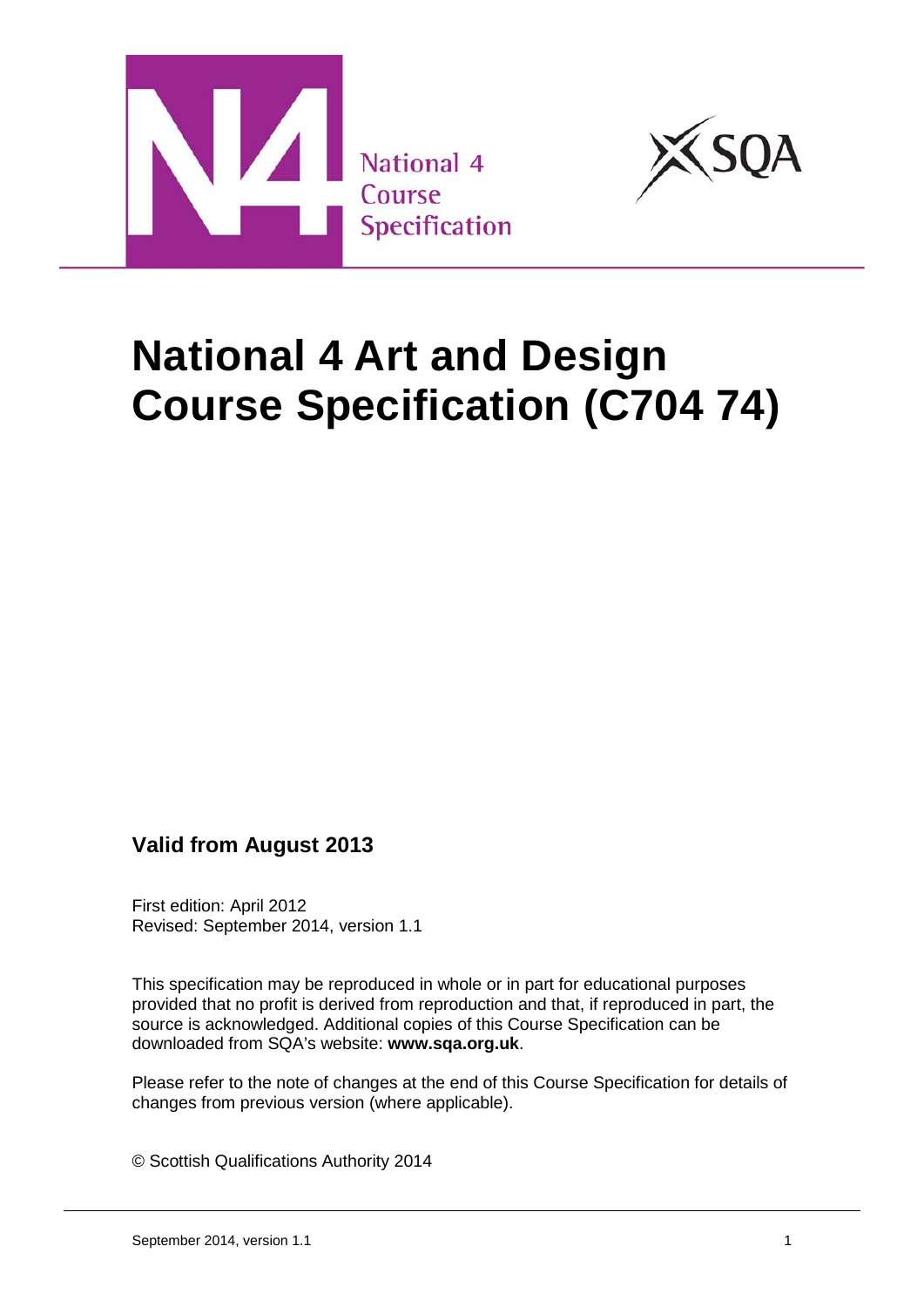# **Course outline**

**Course title:** National 4 Art and Design

**SCQF:** level 4 (24 SCQF credit points)

**Course code:** C704 74

**Mandatory Units**

**The Course consists of two mandatory Units and the Added Value Unit: H202 74 Art and Design: Expressive Activity (National 4) 9 SCQF credit points Or H6NL 74 Art and Design: Expressive Activity with a Scottish Context (National 4)\* 9 SCQF credit points**

**H204 74 Art and Design: Design Activity (National 4) 9 SCQF credit points Or H6NM 74 Art and Design: Design Activity with a Scottish Context (National 4)\* 9 SCQF credit points**

and

**Added Value Unit**

**H206 74 Art and Design Practical Activity (National 4) 6 SCQF credit points** This Course includes six SCQF credit points for the assessment of added value in the Added Value Unit. Further information on this Unit is provided in the Assessment section.

\*Scottish Studies Award contributing Unit: This Course Specification should be read in conjunction with the relevant [Scottish Studies](http://www.sqa.org.uk/sqa/64329.html) Unit Specification on the Scottish Studies [Award web page.](http://www.sqa.org.uk/sqa/64329.html)

### **Recommended entry**

Entry to this Course is at the discretion of the centre. However, learners would normally be expected to have attained the skills and knowledge required by the following or by equivalent qualifications and/or experience:

- ♦ National 3 Art and Design Course or relevant component Units
- ♦ National 3 Design and Technology Course or relevant component Units
- National 4 Design and Manufacture Course or relevant component Units

In terms of prior learning and experience, relevant experiences and outcomes may also provide an appropriate basis for doing this Course. Further information on relevant experiences and outcomes is given in the *Course Support Notes*.

# **Progression**

This Course or its Units may provide progression to:

- other qualifications in art and design
- ♦ further study, employment and/or training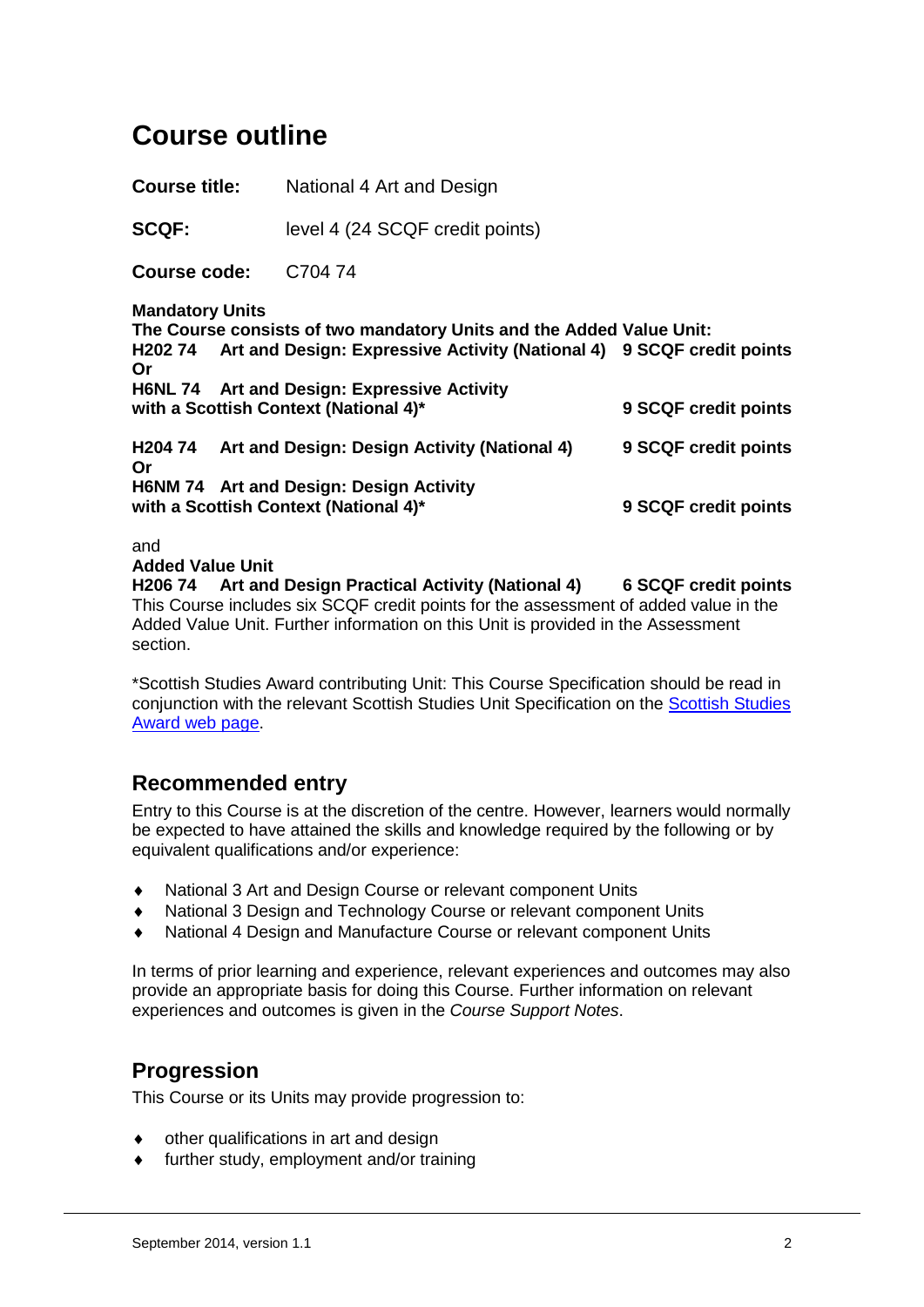Further details are provided in the Rationale section.

# **Equality and inclusion**

This Course Specification has been designed to ensure that there are no unnecessary barriers to learning or assessment. The individual needs of learners should be taken into account when planning learning experiences, selecting assessment methods or considering alternative evidence. For further information, please refer to the *Course Support Notes.*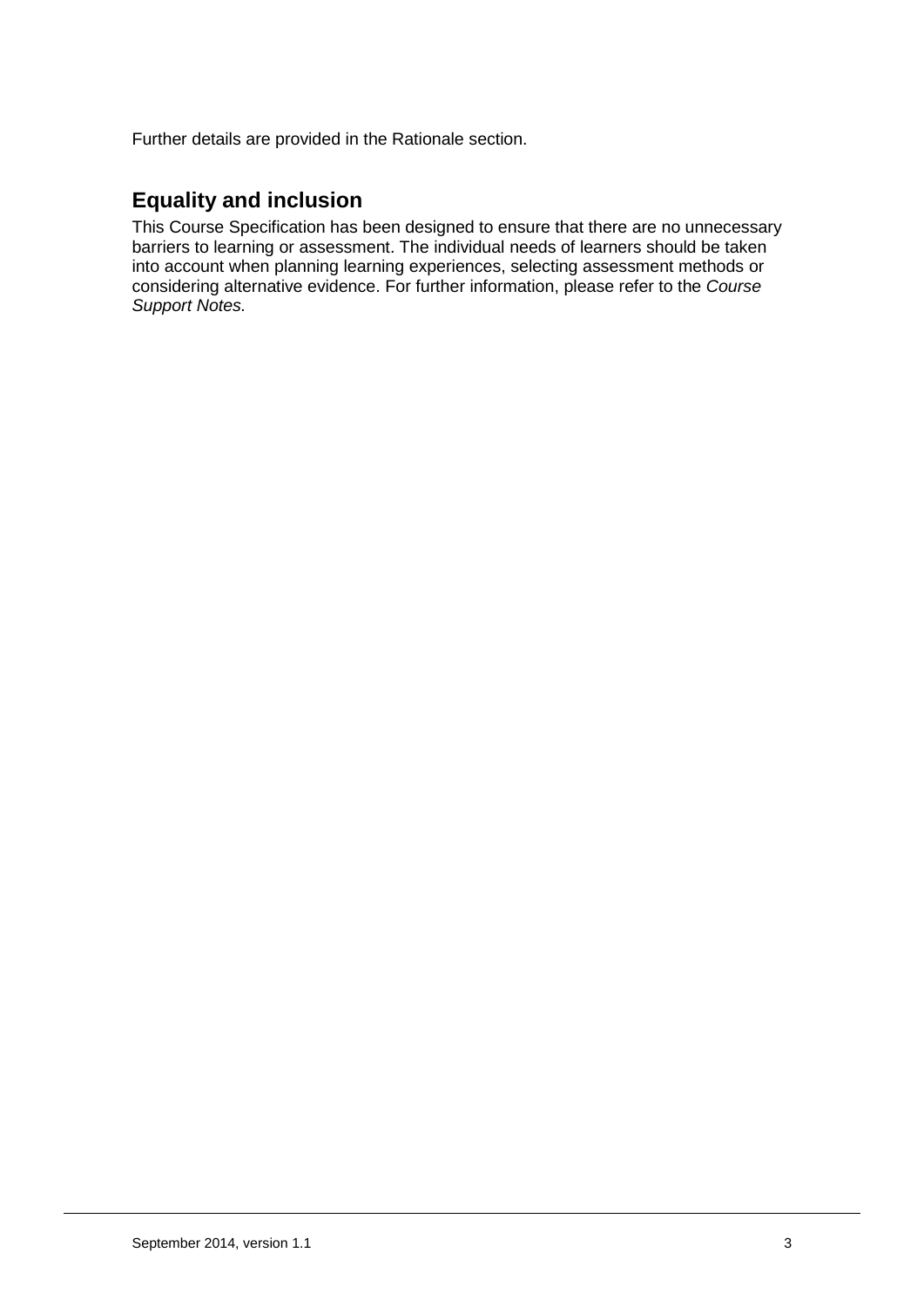# **Rationale**

All new and revised National Courses reflect Curriculum for Excellence values, purposes and principles. They offer flexibility, provide more time for learning, more focus on skills and applying learning, and scope for personalisation and choice.

In this Course, and its component Units, there will be an emphasis on skills development and the application of those skills. Assessment approaches will be proportionate, fit for purpose and will promote best practice, enabling learners to achieve the highest standards they can.

This Course provides learners with opportunities to continue to acquire and develop the attributes and capabilities of the four capacities, as well as skills for learning, skills for life and skills for work.

All Courses provide opportunities for learners to develop breadth, challenge and application, but the focus and balance of the assessment will be appropriate for the subject area.

# **Relationship between the Course and Curriculum for Excellence values, purposes and principles**

The Course is practical and experiential and the key focus is creativity. The Course combines developing knowledge and understanding of artists and designers and their work, with practical learning experiences in both expressive and design contexts.

The Course encourages learners to experiment with using art and design materials, be imaginative; creative; think critically; and apply practical skills in response to art and design activities. It will also develop learners' understanding of artistic and cultural values, identities and ideas. It will help learners gain confidence in their own creative practice and enhance their enjoyment of the arts.

The Course allows learners to broaden and deepen their skills base, to widen their horizons regarding a range of vocations and careers and to develop attributes and capabilities of the four capacities. Throughout the Course, learners will develop creativity, perseverance, independence and resilience.

# **Purpose and aims of the Course**

The purpose of the Course is to provide a broad practical experience of art and design and related critical activity. The Course provides opportunities for learners to be inspired by experimenting with how they can visually represent their personal thoughts and ideas and create imaginative expressive and design work.

In the Course, learners will experiment with using art and design materials, techniques and/or technology in creative and expressive ways. They will develop their critical thinking skills as they develop and produce their own creative work and develop their understanding of art and design practice.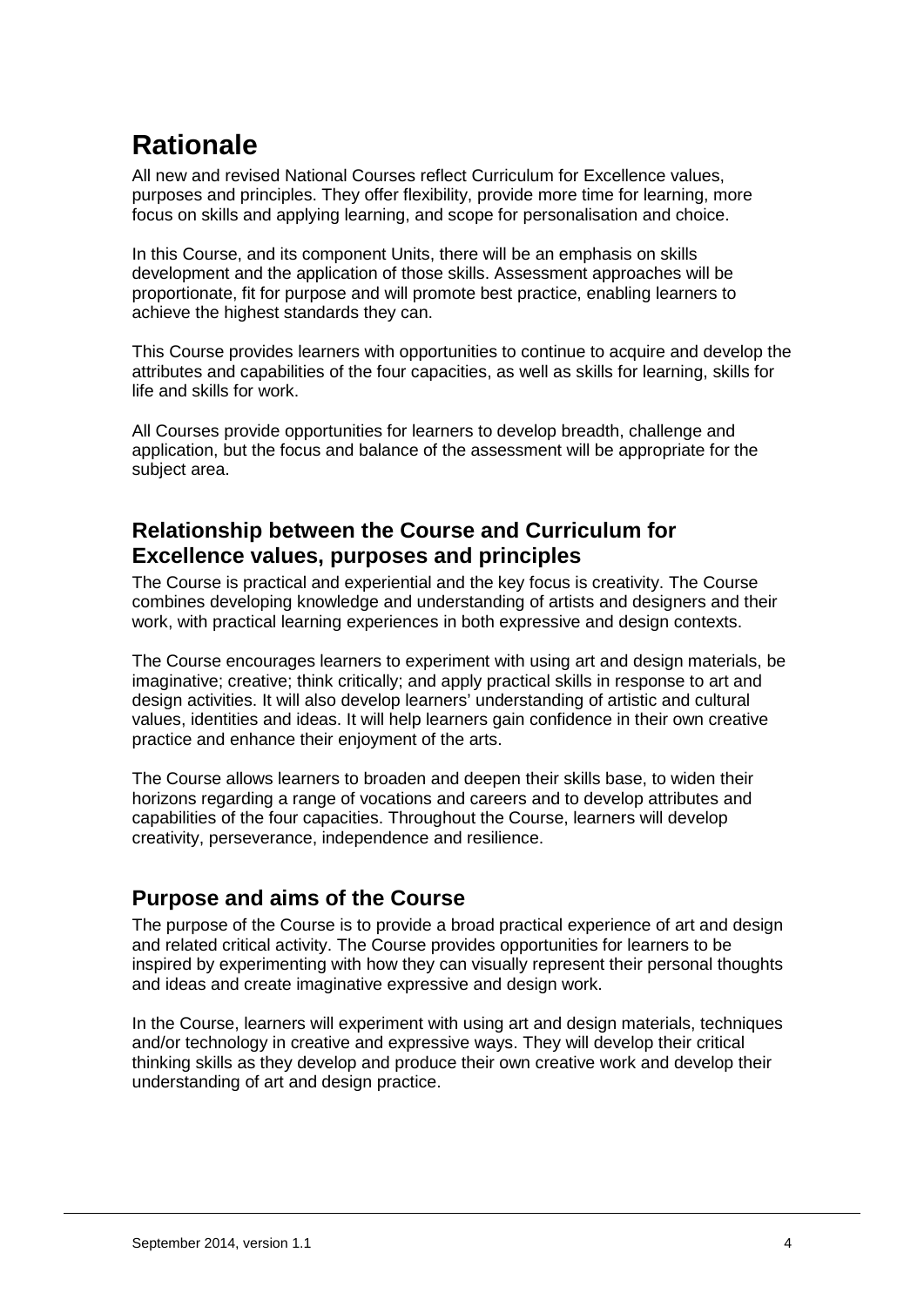The aims of the Course are to enable learners to:

- communicate personal thoughts, feelings and ideas through the imaginative use of art and design materials, techniques and/or technology
- ♦ develop knowledge and understanding of art and design practice
- plan, develop, produce and present creative art and design work
- develop understanding of the social and cultural influences on artists and designers and their work
- develop problem solving, critical thinking and reflective practice skills

### **Information about typical learners who might do the Course**

This Course is a broad-based qualification, suitable for all learners with an interest in art and design. It is suitable for learners with a general interest in the subject, and for those wanting to progress onto higher levels of study. This qualification will allow learners to consolidate and further extend art and design skills developed through the experiences and outcomes for art and design and in other expressive arts subjects.

The Course is learner-centred and includes practical and experiential learning opportunities. The learning experiences in the Course are flexible and adaptable, with opportunities for personalisation and choice in both expressive and design contexts. This makes it highly accessible, as it can be contextualised to suit a diverse range of learners' needs and aspirations.

On completing the Course, learners will have developed practical skills in using materials, techniques and/or technology. They will be able to develop and produce creative art and design work. Learners will also have developed an understanding of the social and cultural influences on art and design.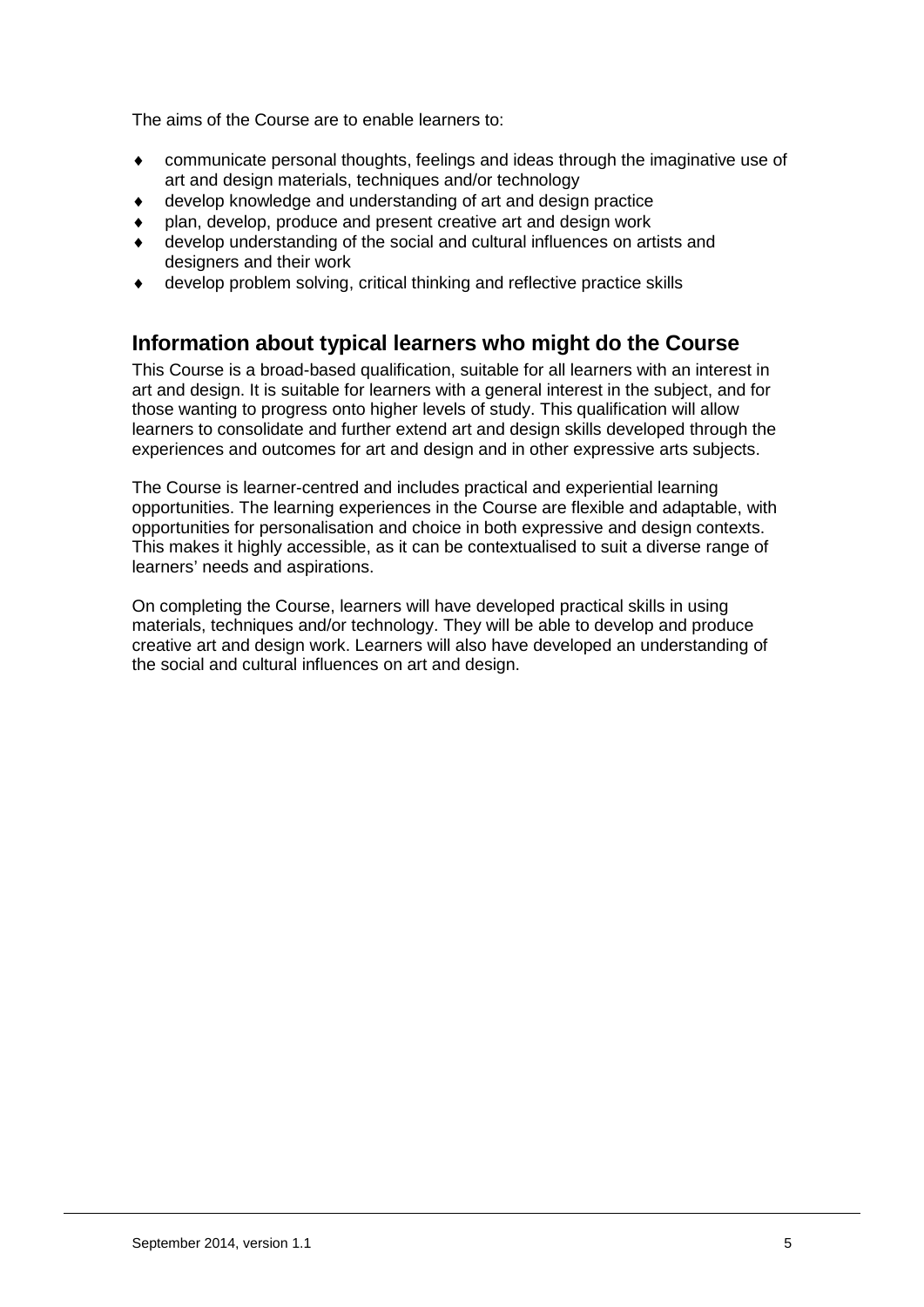# **Course structure and conditions of award**

### **Course structure**

The Course has an integrated approach to learning, and includes a mix of practical learning and knowledge and understanding of art and design practice.

In the Course learners will draw upon their understanding of the main factors influencing artists and designers work and practice. They will experiment with and explore how to use art and design materials, techniques and/or technology to develop their art and design work. Learners will use problem solving skills and reflect on their creative choices and decisions when developing their creative ideas.

Units are statements of standards for assessment and not programmes of learning and teaching. They can be delivered in a number of ways.

The Course consists of three mandatory Units, including the Added Value Unit. Each of the component Units of the Course is designed to provide progression to the corresponding Units at National 5.

#### **Art and Design: Expressive Activity (National 4)**

This Unit helps learners to develop an understanding of the factors that influence and inspire artists' work. They will also consider how artists use art materials, techniques and/or technology in their work. Learners will research and develop their personal thoughts and ideas in 2D and/or 3D formats in response to given stimuli. They will produce observational drawings and studies and develop their expressive ideas and compositions by experimenting with and using art materials, techniques and/or technology in creative and expressive ways.

#### **Art and Design: Design Activity (National 4)**

This Unit helps learners to plan, research and develop creative design ideas in response to a given brief. Learners will develop their creativity and problem-solving skills as they consider the design opportunities, issues and constraints of the brief. They will develop their understanding of designers' working practices and the factors that inspire and influence their work. They will also experiment with and develop media handling skills when producing their design ideas in 2D and/or 3D formats.

#### **Art and Design Practical Activity (National 4)**

This Unit adds value by introducing challenge and application.

In the *Art and Design Practical Activity*, learners will draw on and extend their knowledge, and apply practical skills when producing art and design work. The practical activity will be sufficiently open and flexible to allow for personalisation and choice and will focus on both the process and products of learning. They will develop problem-solving and reflective practice skills in the context of their expressive and design work.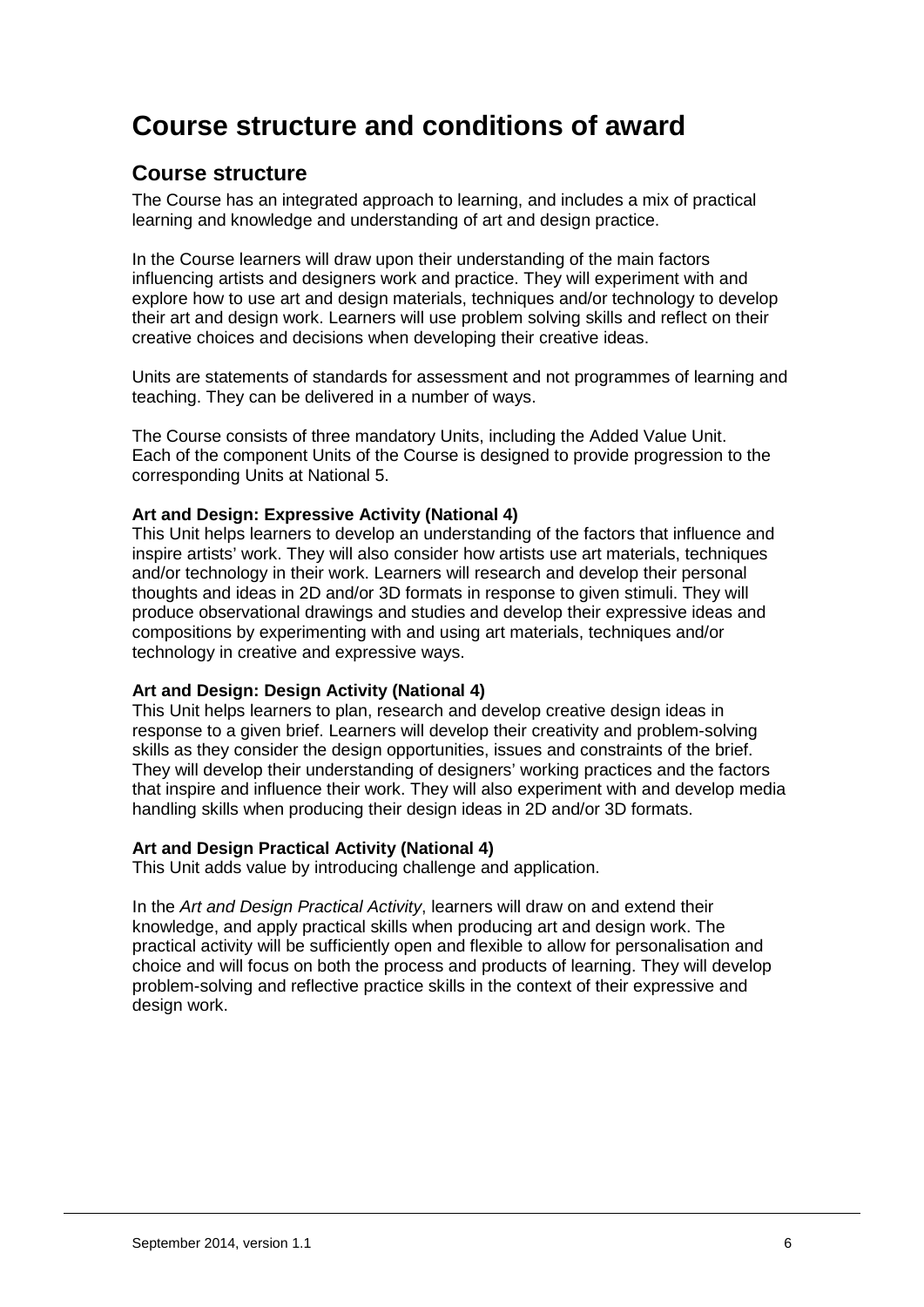# **Conditions of award**

To achieve the National 4 Art and Design Course, learners must pass all of the required Units, including the Added Value Unit. The required Units are shown in the Course outline section.

National 4 Courses are not graded.

# **Skills, knowledge and understanding**

Further skills, knowledge and understanding for the Course are given in the *Added Value Unit Specification*. A broad overview of the mandatory subject skills, knowledge and understanding that will be assessed in the Course is given in this section. These are:

- ♦ producing observational drawings and related investigative studies for given stimuli
- ♦ using visual elements expressively, showing understanding of the subject matter
- producing focused investigative studies and market research for a design activity
- skills in using a range of art and design materials, techniques and/or technology creatively and expressively
- developing a variety of creative ideas for art and design work in 2D and/or 3D
- describing how artists' and designers' use materials, techniques and/or technology in their work
- describing the factors that have influenced artists' and designers' work and practice
- $\bullet$  using routine problem solving, planning and reflective skills within the creative process

Skills, knowledge and understanding to be included in the Course will be appropriate to the SCQF level of the Course. The SCQF level descriptors give further information or characteristics and expected performance at each SCQF level [\(www.sqa.org.uk/scqf\)](http://www.sqa.org.uk/scqf).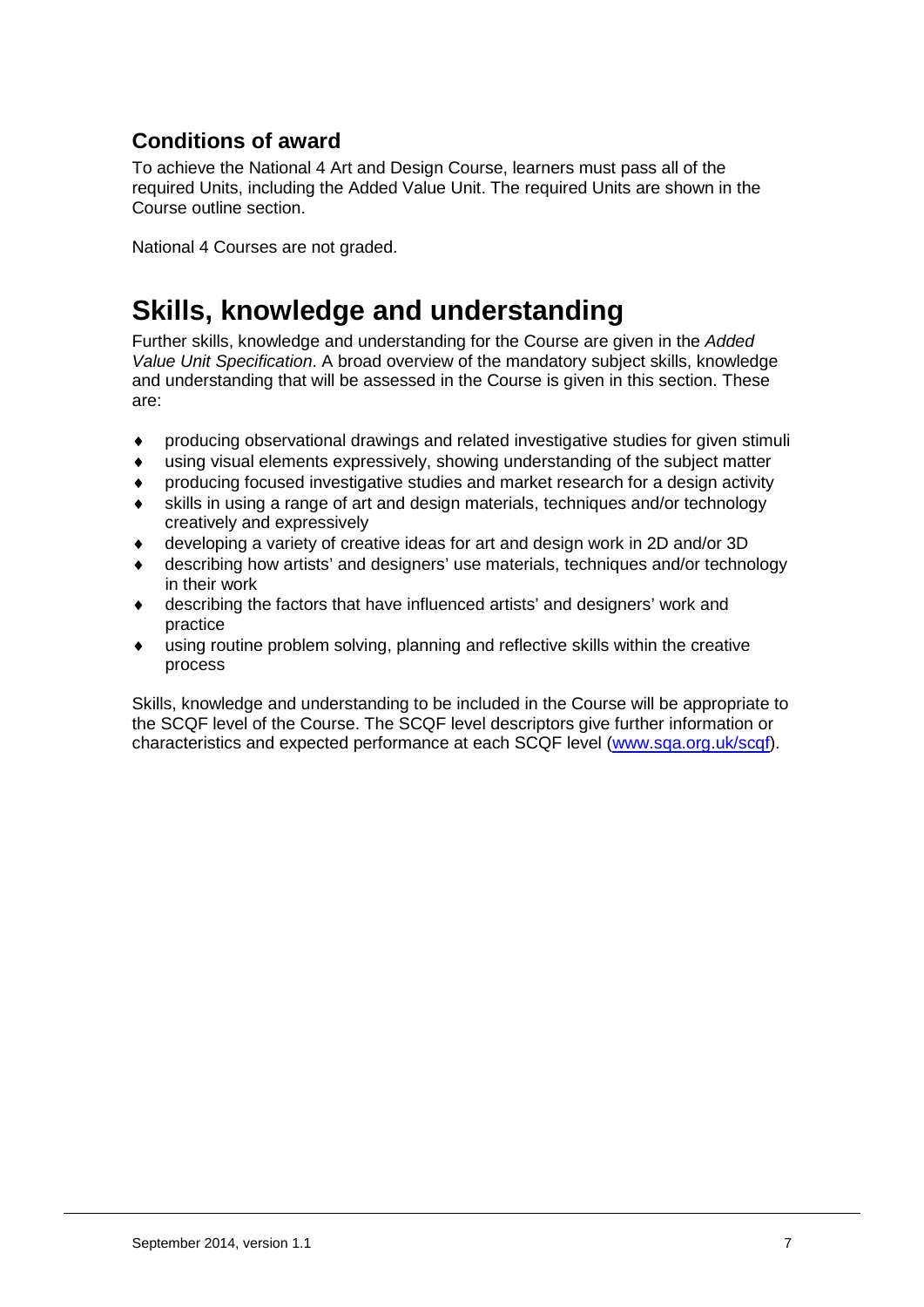# **Assessment**

Information about assessment for the Course is included in the *Course Support Notes*  and the *Added Value Unit Specification.* 

### **Unit assessment**

All Units are internally assessed against the requirements shown in the *Unit Specification*.

They can be assessed on an individual Unit basis or by using other approaches which combine the assessment for more than one Unit.

They will be assessed on a pass/fail basis within centres. SQA will provide rigorous external quality assurance, including external verification, to ensure assessment judgements are consistent and meet national standards.

The assessment of the Units in this Course will be as follows.

#### **Art and Design: Expressive Activity (National 4)**

For this Unit, evidence will be required to show that the learner can produce observational drawings, studies and expressive development work in 2D and/or 3D formats in response to given stimuli. Knowledge and understanding of expressive artists and art practice will also be assessed.

#### **Art and Design: Design Activity (National 4)**

In this Unit, evidence will be required to show that the learner can produce creative ideas in response to a given design brief. Learners will produce investigative studies and market research and will use this to develop their design ideas. Knowledge and understanding of designers and design practice will also be assessed.

# **Added Value Unit: Art and Design Practical Activity (National 4)**

Courses from National 4 to Advanced Higher include assessment of [added value](http://www.sqa.org.uk/sqa/45528.html)<sup>[1](#page-7-0)</sup>. At National 4, added value will be assessed in an Added Value Unit. The Added Value Unit will address the key purposes and aims of the Course as defined in the Course Rationale. It will do this by addressing one or more of breadth, challenge and application.

In the National 4 Art and Design Course, the Added Value Unit will focus on challenge and application.

Learners will draw on, extend and apply the skills they have learned during the Course. This will be assessed through a **practical activity**<sup>[2](#page-7-1)</sup>, which involves producing one piece of expressive art and one piece of design work. The practical activity will be sufficiently open and flexible to allow for personalisation and choice and will focus on both the process and products of learning

<span id="page-7-0"></span><sup>&</sup>lt;sup>1</sup> Definitions can be found here:  $\frac{http://www.sqa.org.uk/sqa/58409.html}{8}$ <br><sup>2</sup> See link above for definition.

<span id="page-7-1"></span>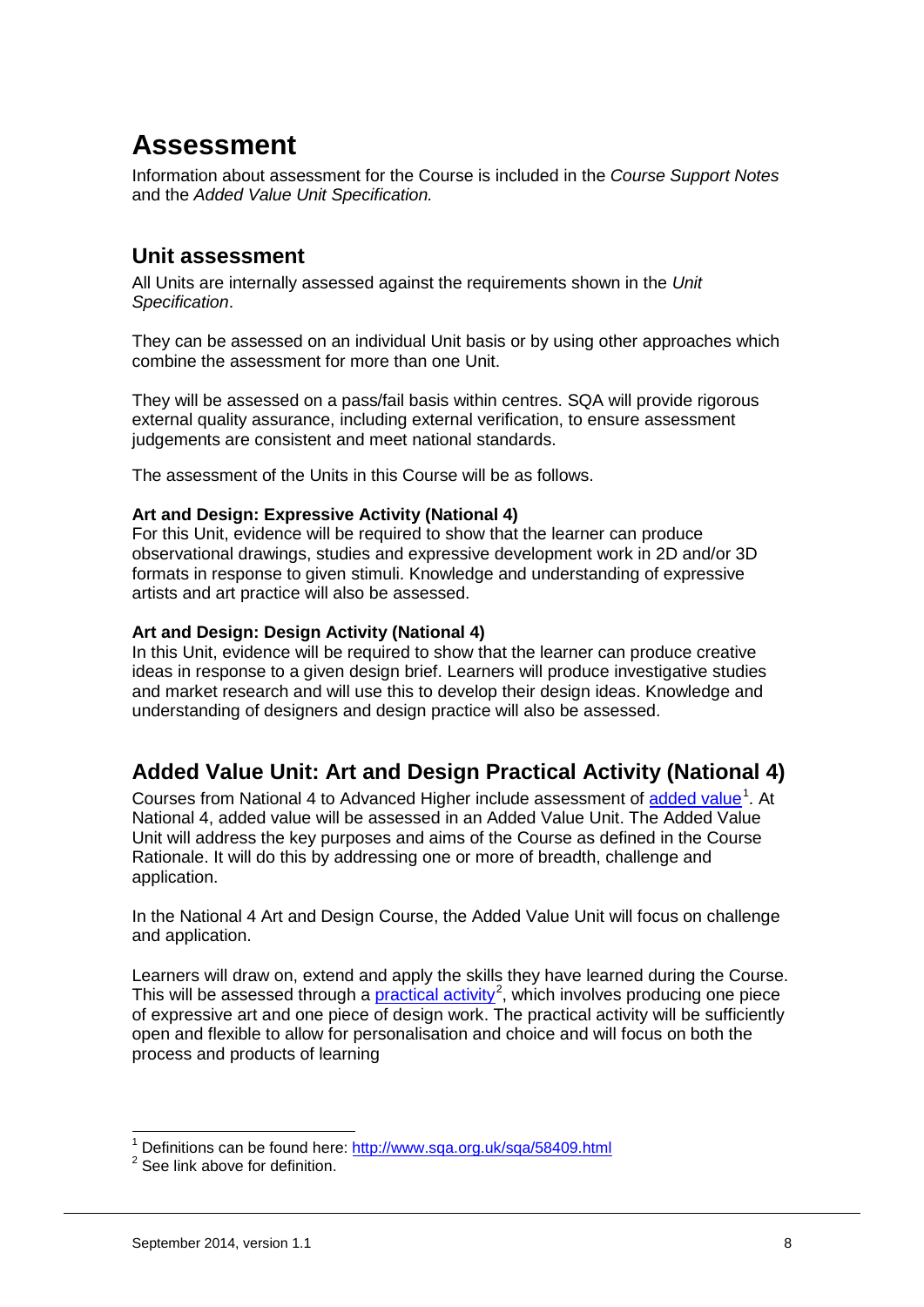Exemplification of possible assessment approaches for Units is provided in the *National Assessment Resource*.

# **Development of skills for learning, skills for life and skills for work**

It is expected that learners will also develop broad, generic skills through this Course. The skills that learners will be expected to improve and develop through the Course are based on SQA's *Skills Framework: Skills for Learning, Skills for Life and Skills for Work* and drawn from the main skills areas listed below. These must be built into the Course where there are appropriate opportunities.

# **3 Health and wellbeing**

- Personal learning
- **5 Thinking skills**
- 5.2 Understanding
- 5.3 Applying
- 5.5 Creating

Amplification of these is given in SQA's *Skills Framework: Skills for Learning, Skills for Life and Skills for Work*. The level of these skills will be appropriate to the level of the Course. Further information on building in skills for learning, skills for life and skills for work for the Course is given in the *Course Support Notes.*